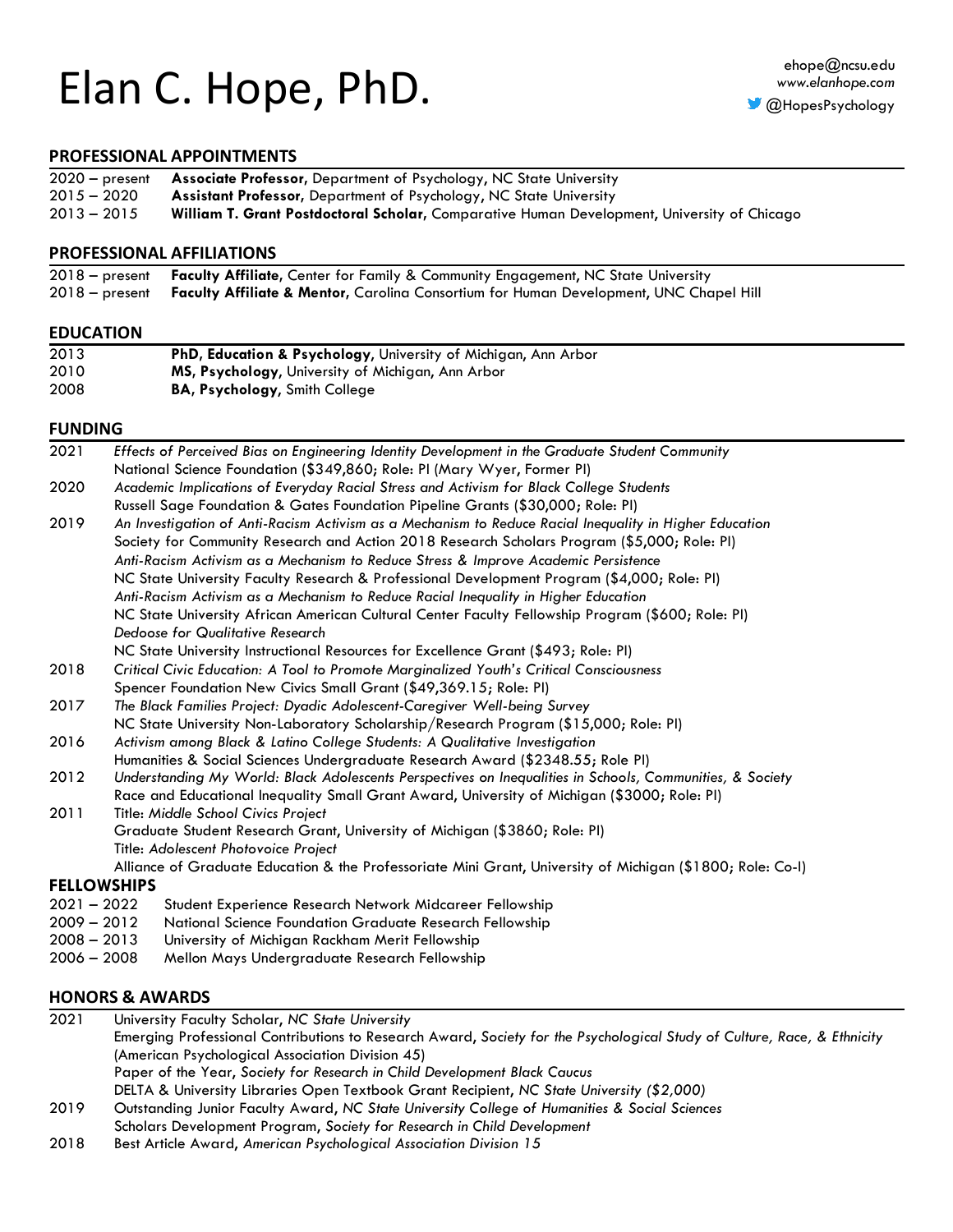- 2013 Becoming Educators of Tomorrow Rising Scholar Award, *University of Michigan* Student Travel Award, *American Psychological Association*
- 2012 Outstanding Graduate Student Instructor, *School of Education, University of Michigan* Edward A. Bouchet Graduate Honor Society, *University of Michigan*
- 2009 Diversity Fellowship Honorable Mention, *Ford Foundation*
- 2007 First Place Student Research Poster, *American Psychological Association Division 50*
- 2006 Best Undergraduate Research Poster, *New England Psychological Association*

#### **PEER-REVIEWED PUBLICATIONS** \* Graduate Student Co-Author; \*\* Undergraduate Student Co-Author

#### **Peer Reviewed Journal Articles**

- 50. \*Gibson, S. M., \*Bouldin, B., \*Stokes, M. N., Lozada, F., & **Hope, E. C.** (accepted). Cultural racism and depression among Black adolescents: Examining the moderating roles of racial socialization and racial identity. *Journal of Research on Adolescence.*
- 49. Golden, A., Anderson, R. A., Cooper, S. M., **Hope, E. C.,** Kloos, B. (accepted). "With politics, it's easier to talk to them about it": Peer racial socialization and sociopolitical development among Black college students. *Emerging Adulthood.*
- 48. Bañales, J., **Hope, E. C.,** Rowley, S. J., & Cryer-Coupet, Q. R. (accepted). Raising justice minded youth: Political and ethnic-racial socialization on Black youths' critical consciousness. *Journal of Social Issues.*
- 47. \*Winchester, L. B., Jones, S. C. T., \*Allen, K., **Hope, E. C.,** & Cryer-Coupet, Q. R. (2021). Let's talk: The impact of gendered racial socialization on Black adolescent girls' mental health. *Cultural Diversity and Ethnic Minority Psychology.* Advanced Online Publication. <https://doi.org/10.1037/cdp0000484>
- 46. \*Evans, R., \*Stokes, M.N., **Hope, E.C.,** Widman, L., & Cryer-Coupet, Q.R. (2021). Parents' influence on sexual intentions of Black adolescent girls: Examining the role of gendered racial socialization. *Journal of Family Psychology.* Advanced Online Publication.<https://doi.org/10.1037/fam0000874>
- 45. \*Stewart, J. L., Kamke, K., Widman, L., **Hope, E. C.** (2021). "They see sex as something that's reproductive and not as something people do for fun": Shortcomings in adolescent girls' sexual socialization. *Journal of Adolescent Research.* Advanced Online Publication.<https://doi.org/10.1177/07435584211020299>
- 44. \*Pinedo, A., Durkee, M. I., Diemer, M., & **Hope, E. C.** (2021). Disentangling racial discrimination and critical action among Black and Latinx college students: What role do peers play? *Cultural Diversity & Ethnic Minority Psychology, 27*(3), 546-557. <https://doi.org/10.1037/cdp0000434>
- 43. \*Stokes, M.N., \*Charity-Parker, B., & **Hope, E.C.** (2021). What does it mean to be Black and White? A meta-ethnographic review of racial socialization in Multiracial families. *Journal of Family Theory and Review, 13*(2), 181-201. <http://doi.org/10.1111/jftr.12413>
- 42. **Hope, E. C.,** \*\*Brinkman, M., \*Stokes, M. N., Hoggard, L. S., \*Hatton, V., Volpe, V. V., & \*elliot, e. (2021). Black adolescents' anticipatory stress responses to multilevel racism: The role of racial identity. *American Journal of Orthopsychiatry, 91*(4), 487- 498. <https://doi.org/10.1037/ort0000547>
- 41. Durkee, M. I., \*Perkins, T., & **Hope, E. C.** (2020). Academic affect shapes the relationship between racial discrimination and longitudinal college attitudes. *Social Psychology of Education, 24,* 59-74*.* <https://doi.org/10.1007/s11218-020-09602-x>
- 40. \*Stokes, M.N, **Hope, E.C.,** Cryer-Coupet, Q.R., & \*elliot, e. (2020). Black girl blues: The roles of racial socialization, gendered racial socialization, and racial identity on depressive symptoms among Black girls. *Journal of Youth and Adolescence, 49*(11), 2175-2189*.* <https://doi.org/10.1007/s10964-020-01317-8>
- 39. **Hope, E. C.,** Smith, C., Cryer-Coupet, Q. R., & \*Briggs, A. S. (2020). Relations between racial stress and critical consciousness for Black adolescents. *Journal of Applied Developmental Psychology, 70,* 1-10. <https://doi.org/10.1016/j.appdev.2020.101184>
- 38. Mulvey, K. L., \*Gönültas, S., **Hope, E. C.,** Hoffman, A. J., DiStefano, C., Irvin, M., & Carlson, R. (2020). The complex nature of youth aggression: Relations between cognition, discrimination, and peer perceptions of bullying involvement. *Youth & Society.*  Advanced Online Publication*,* <https://doi.org/10.1177/0044118X20920085>
- 37. **Hope, E. C.,** Cryer-Coupet, Q. R., & \*Stokes, M. N. (2020). Race-related stress, racial identity, and activism among young Black men: A person-centered approach. *Developmental Psychology, 56*(8), 1484-1495*.* <https://doi.org/10.1037/dev0000836>
- 36. Griffin, C. B., Gray, D., **Hope, E. C.,** Metzger, I., & Henderson, D. (2020). Do coping responses and racial identity promote school adjustment among Black youth? Applying an equity-elaborated social-emotional learning lens. *Urban Education.*  Advanced online publication. [https://doi.org/10.1177/0042085920933346](https://doi.org/10.1177%2F0042085920933346)
- 35. \*Evans, R., Widman, L., \*Stokes, M. N., \*Javadi, H., **Hope, E. C.,** & \*Brasileiro, J. (2020). Sexual health programs for Latinx adolescents: A meta-analysis*. Pediatrics, 146*(1).<https://doi.org/10.1542/peds.2019-3572>
- 34. Anyiwo, N., Palmer, G. J. M., Garrett, J. M., Starck, J. G., & **Hope, E. C.** (2020). Racial and political resistance: An examination of the sociopolitical action of racially marginalized youth. *Current Opinion in Psychology, 35,* 86-91*.*  <https://doi.org/10.1016/j.copsyc.2020.03.005>
- 33. \*Evans, R., Widman, L., \*Stokes, M.N., \*Javadi, H., **Hope, E. C.,** & \*Brasileiro, J. (2020). Association of sexual health interventions with sexual health outcomes in Black adolescents: A systematic review and meta-analysis*. JAMA Pediatrics, 174*(7), 676-689.<https://doi.org/10.1001/jamapediatrics.2020.0382>
- 32. Byrd, C. M., & **Hope, E. C.** (2020). Black students' perceptions of school ethnic-racial socialization practices in a predominantly Black school. *Journal of Adolescent Research, 35*(6), 728-753.<https://doi.org/10.1177/0743558419897386>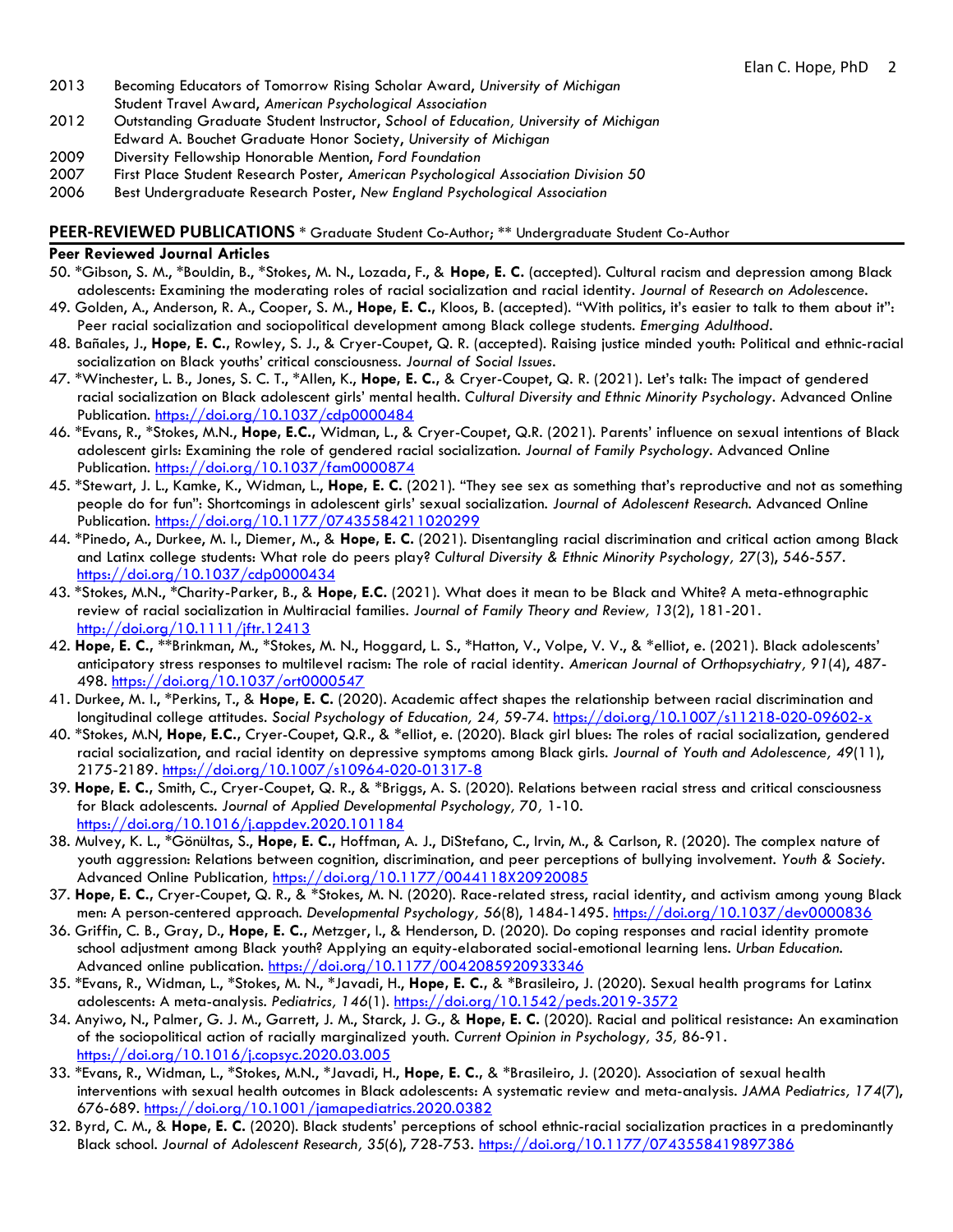- 31. Smith, C. & **Hope, E. C.** (2020). "We just want to break the stereotype": Tensions in Black boys' critical social analysis of their suburban school experiences. *Journal of Educational Psychology, 112*(3), 551-566. <https://doi.org/10.1037/edu0000435>
- 30. Gray, D. L., **Hope, E. C.,** & Byrd, C. M. (2020). Why Black adolescents are vulnerable at school and how schools can provide opportunities to belong to fix it. *Policy Insights from the Behavioral and Brain Sciences, 7*(1), 3-9. doi: 10.1177/2372732219868744
- 29. Cryer-Coupet, Q. R., Dorsey, M. S., Lemmons, B. P., & **Hope, E. C.** (2020). Examining multiple dimensions of father involvement as predictors of risk-taking intentions among Black adolescent females. *Children and Youth Services Review, 108,* 124-141. doi:10.1016/j.childyouth.2019.104604
- 28. Quinn, C. R., **Hope, E. C.,** & Cryer-Coupet, Q. R. (2019). Neighborhood cohesion and procedural justice in policing among Black adults: The moderating role of cultural race-related stress. *Journal of Community Psychology, 48,* 124-141. doi: 10.1002/jcop.22251
- 27. **Hope, E. C.,** \*Brugh, C. S., & \*Nance, A. (2019). In search of a critical stance: Applying qualitative research practices for critical quantitative research in psychology. *Community Psychology in Global Perspective, 5*(2), 63-69.
- 26. **Hope, E. C.,** \*Pender, K., & \*Riddick, K. (2019). Development and validation of the Black Community Activism Orientation Scale. *Journal of Black Psychology, 45*(3),185-214. doi: 10.1177/0095798419865416
- 25. Durkee, M.I., Gasley, E., **Hope, E. C.,** & Keels, M. (2019). Cultural invalidations: Deconstructing the "Acting White" phenomenon among Black and Latinx college students. *Cultural Diversity and Ethnic Minority Psychology, 25*(4), 451-460. doi: 10/1037/cdp0000288
- 24. O'Connor, C., Robinson, S. R., Neal-Jackson, A., **Hope, E. C.,** Hengen, A., & Drotar, S. (2019). Race-making in schools of choice: Teacher narrative construction of the Black interloper. *Teachers College Record, 121*(8), 1-62.
- 23. **Hope, E. C.,** & \*Bañales, J. (2019). Black early adolescent critical reflection of inequitable sociopolitical conditions: A qualitative analysis. *Journal of Adolescent Research, 34*, 167-200. doi: 10.1177/0743558418756360
- 22. **Hope, E. C.,** \*Gugwor, R., \*Riddick, K., & \*Pender, K. (2019). Engaged against the machine: Institutional and cultural racial discrimination and racial identity as predictors of activism orientation among Black youth. *American Journal of Community Psychology, 63*, 61-72. doi: 10.1002/ajcp.12303
- 21. \*Pender, K. N., **Hope, E. C.,** & \*Riddick, K. N. (2019). Queering Black activism: Exploring the relationship between racial identity and Black activist orientation among Black LGTBQ youth. *Journal of Community Psychology, 47*, 529-543. doi: 10.1002/jcop.22136
- 20. Mulvey, K. L., Hoffman, A., \*Gönültas, S., **Hope, E. C.,** & Cooper, S. (2018). Understanding experiences with bullying and biasbased bullying: What matters and for whom? *Psychology of Violence, 8*, 702-711. doi: 10.1037/vio0000206
- 19. **Hope, E. C.,** \*Velez, G., \*Offidani-Bertrand, C., Keels, M., & Durkee, M. (2018). Political activism and mental health among Black and Latinx college students. *Cultural Diversity and Ethnic Minority Psychology, 24*, 26-39. doi: 10.1037/cdp0000144
- 18. Butler-Barnes, S., Martin, P., **Hope, E. C.,** Copeland-Linder, N., Lawrence, M. (2018). Religiosity and coping: Racial stigma and psychological well-being among African American girls. *Journal of Religion and Health, 57*(5), 1980-1995. doi: 10.1007/s10943-018-0644-9
- 17. Gray, D. L., **Hope, E. C.,** Matthews, J.S. (2018). Black and belonging at school: A case for interpersonal, instructional, and institutional opportunity structures. *Educational Psychologist, 53*(2), 97-113. doi: 10.1080/00461520.2017.1421466
- 16. Keels, M., Durkee, M., **Hope, E. C.** (2017). The psychological and academic costs of school-based racial and ethnic microaggressions. *American Educational Research Journal, 54*, 1316-1344. doi: 10.3102/0002831217722120
- 15. Barnes, C. Y., & **Hope, E. C.** (2017). Means-tested public assistance programs and adolescent political socialization. *Journal of Youth and Adolescence, 46*, 1611-1621. doi: 10.1007/s10964-016-0624-x
- 14. **Hope, E. C.** (2016). Preparing to participate: The role of youth social responsibility and political efficacy in civic engagement for Black early adolescents. *Child Indicators Research, 9*, 609-630. doi: 10.1007/s12187-015-9331-5
- 13. **Hope, E. C.,** Keels, M., & Durkee, M.I. (2016). Participation in Black Lives Matter & Deferred Action for Childhood Arrivals: Modern activism among Black & Latino college students. *Journal of Diversity in Higher Education, 9*, 203-215.
- 12. Lozada, F., Jagers, R., Smith, C., Bañales, J., & **Hope, E. C.** (2016). Prosocial behaviors of Black adolescent boys: An application of a sociopolitical development theory. *Journal of Black Psychology, 43*, 493-516*.* doi: 10.1177/0095798416652021
- 11. Moore, S., **Hope, E. C.,** Eisman, A., & Zimmerman, M. (2016). Predictors of civic engagement among highly involved young adults: Exploring the relationship between agency and systems worldview. *Journal of Community Psychology, 44*, 888-903. doi: 10.1002/jcop.21815
- 10. **Hope, E. C.,** Hoggard, L. S., & Thomas, A. (2015). Emerging into adulthood in the face of racial discrimination: Physiological, psychological, and sociopolitical consequences for African American youth. *Translational Issues in Psychological Science, 4*, 342- 351. doi: 10.1037/tps0000041
- 9. **Hope, E. C.**, Skoog, A., & Jagers, R. (2015). "It'll never be the White kids, it'll always be us": Black high school students' evolving critical analysis of racial discrimination and inequity in schools. *Journal of Adolescent Research, 30*, 83-112. doi: 10.1177/0743558414550688
- 8. Thomas, A. & **Hope, E. C.** (2015). Walking away hurt, walking around scared: A cluster analysis of violence exposure among young Black males. *Journal of Black Psychology, 42*, 453-476 doi: 10.1177/0095798415603539
- 7. **Hope, E. C.** & Jagers, R. (2014). The role of sociopolitical attitudes and civic education in the civic engagement of Black youth. *Journal of Research on Adolescence, 24,* 460-470. doi: 10.1111/jora.12117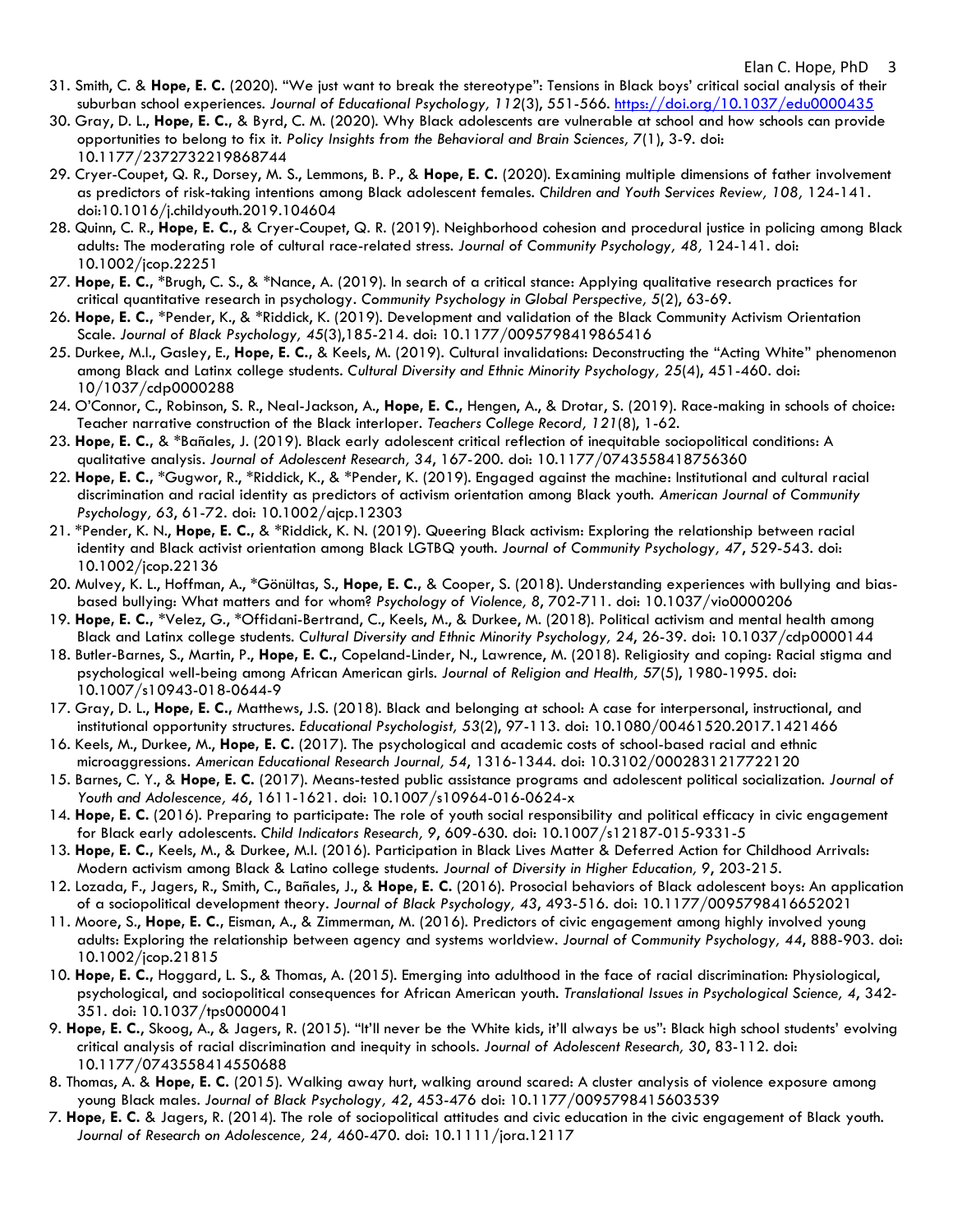- 6. **Hope, E. C.**, Chavous, T., Jagers, R., & Sellers, R. (2013). Connecting self-esteem and achievement: Diversity in academic identification and dis-identification patterns among Black college students. *American Educational Research Journal, 50,* 1122- 1151. doi: 10.3102/0002831213500333
- 5. **McCollum (Hope), E. C.**, & Yoder, N. (2011). School culture, teacher regard, and academic aspirations among middle school students. *Middle Grades Research Journal, 6,* 65-74.
- 4. Zamboanga, B., Olthuis, J., Horton, N., **McCollum (Hope), E. C.**, Lee, J., & Shaw, R. (2009). Where's the house party? Hazardous drinking behaviors and related risk factors. *The Journal of Psychology, 143,* 228-244.
- 3. **McCollum (Hope), E. C.**, & Zamboanga, B. (2008). College women's attitudes and perceptions of standardized tests and academic success. *Psi Chi Journal of Undergraduate Research, 13,* 71-75.
- 2. Zamboanga, B., Calvert, B., O'Riordan, S., & **McCollum (Hope), E. C.** (2007). Ping-pong, endurance, card and other types of drinking games: Are these games of the same feather? *Journal of Alcohol and Drug Education, 51,* 26-39.
- 1. Zamboanga, B., Horton, N., Tyler, K., O'Riordan, S., Calvert, B., & **McCollum (Hope), E. C.** (2007). The utility of the AUDIT in screening for drinking game involvement among female college students. *Journal of Adolescent Health, 40,* 359-361.

#### **Book Chapters**

- Bañales, J., Aldana, A., & **Hope, E. C.** (under review). Critical race consciousness, In L. J. Rapa & E. B. Godfrey (Eds.), *Developing Critical Consciousness in Youth: Context and Settings.* Cambridge University Press.
- **Hope, E. C.,** Mathews, C., & Briggs, A. S. (under review). The quest for racial justice: An overview of research on racism and critical action for youth of color, In L. J. Rapa & E. B. Godfrey (Eds.), *Developing Critical Consciousness in Youth: Context and Settings.*  Cambridge University Press.
- Gray, D. L., \*Green, B. P., **Hope, E. C..,** & Matthews, J. S. (under review). Can we really say that motivational processes are universal across cultures and contexts?, In *Motivation Science: Controversies and Insights.* Bong, M., Kim, S., & Reeve, J., (Eds.). Oxford University Press.
- Mathews, C., Bañales, J., \*Christophe, N. K., \*Briggs, A. S., & **Hope, E. C.** (in press). Action, but make it critical: The measurement and developmental processes of critical action for Black and Latinx youth, In D.P. Witherspoon & G.L. Stein (Eds.), *Diversity and Developmental Science – Bridging the Gap between Research, Practice, and Policy.* Springer Nature.
- Legette, K., **Hope, E. C.,** Harris, J., & Griffin, C. B., (2021). Integrating culturally relevant pedagogy with teacher social and emotional competencies and training to support racially minoritized students, In N. Yoder & A. Skoog-Hoffman (Eds.), *Motivating the SEL Field Forward Through Equity (Advances in Motivation and Achievement, Vol. 21)*. Emerald Publishing Limited.
- **Hope, E. C.,** Smith, C. D., Griffin, C. B., & Briggs, A. S. (forthcoming, 2021). Centering anti-racism in schools to support belonging for Black students, In B. Faircloth, L.M. Gonzalez, K. Ramos, & L. Rendón (Eds.) *Belonging: Conceptual Critique, Critical Application.* Lexington Books.
- **Hope, E. C.,** & Keels, M. (2019). Power in the Midst of Powerlessness: Scholar-Activist Identity amid racially and ethnically motivated violence, In *Campus Counterspaces: Black and Latinx Students' Search for Community at Historically White Universities*.
- \*Tackie, H., **Hope, E. C.,** & Keels, M. (2019). Split between school, home, work, and more: Commuting as a status and a way of being, In *Campus Counterspaces: Black and Latinx Students' Search for Community at Historically White Universities*.
- **Hope, E. C.,** & Spencer, M. B. (2017). Civic Engagement as an Adaptive Coping Response to Conditions of Inequality: An Application of Phenomenological Variant of Ecological Systems Theory (PVEST). In N. Cabrera & B. Leyendecker (Eds.), *Handbook on Positive Development of Minority Children and Youth*. Springer.

#### **Technical & Community Reports**

- Sondel, B. L., & **Hope, E. C.** (2019, May). *2019 Summer Program Report.* Report prepared for Andover Bread Loaf, Andover, MA.
- Green, B., **Hope, E. C.,** & Brinkman, M. (2018, September). *2018 Student U Annual Personal Well-being Report.* Report prepared for Student U, Durham, NC.
- **Hope, E. C.,** Pender, K. N., & Riddick, K. N. (2017, September). *Personal well-being at Student U: Results from the summer 2017 personal well-being survey.* Report prepared for Student U, Durham, NC.
- **Hope, E. C.,** Barnes, C. (2016, September). *Personal well-being at Student U: Results from the summer 2016 personal well-being survey.* Report prepared for Student U, Durham, NC.
- Keels, M., Durkee, M., **Hope, E. C.,** & Goldrick-Rab, S. (2015). *Report 1: Financial Distress at the Start of College* (pp. 1-33). Chicago. Retrieved from http://www.edtalkproject.org/mccs

#### **Mainstream Media Articles**

#### **ADD 538 Article**

**Hope, E. C.,** Hoggard, L. S., & Thomas, A. (2016, June). CE corner: Becoming an adult in the face of racism. *Monitor on Psychology, 47*(6), pp.34-38.

#### **PROFESSIONAL PRESENTATIONS** \* Graduate Student Co-Author; \*\*Undergraduate Student Co-Author

#### **Peer Reviewed Paper Presentations**

\*Gibson, S., \*Stokes, M. N., Lozada, F., & **Hope, E. C.** (planned for 2021, July). Critical reflection: The moderating roles of racial and emotion beliefs. *Society for the Psychological Study of Culture, Ethnicity, and Race 6th Biennial Meeting,* Virtual.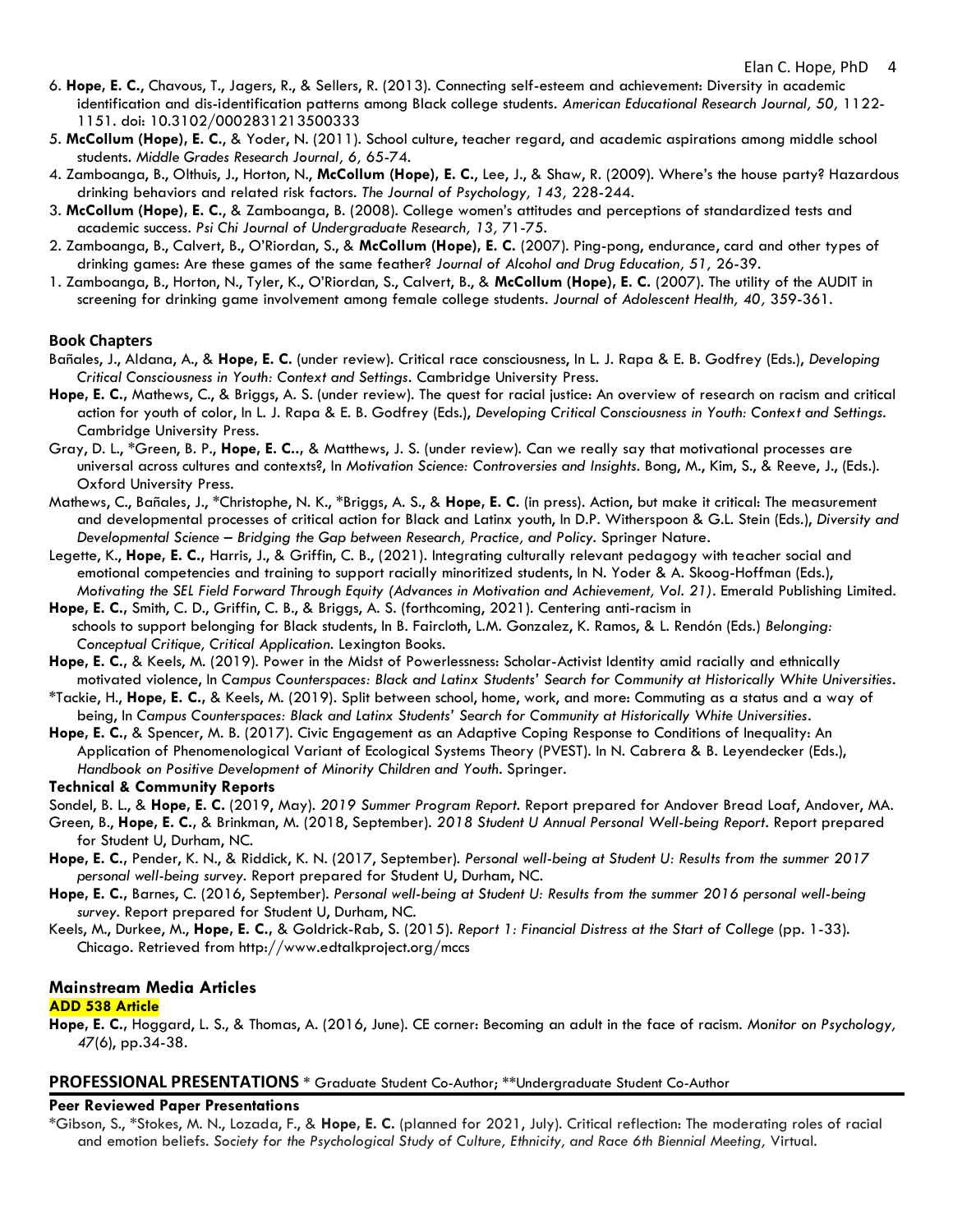- **Hope, E. C., \***Alexander, A., Anyiwo, N., & \*Briggs, A. S. (2021, June). Racism and mental health: Can critical consciousness be a coping strategy for Black adolescents? *Society for Community Research and Action Biennial Meeting,* Virtual.
- **Hope, E. C.,** Kornbluh, M., Hagan, M., & \*Alexander, A. (2021, June). Validation of the Black Community Activism Orientation Scale with racially and ethnically diverse college students. *Society for Community Research and Action Biennial Meeting,* Virtual.
- \*Stokes, M. N., **Hope, E. C., \***Green, B., & \*Briggs, A. S. (2020, December). College-going efficacy for Black and Latinx adolescents: The roles of racial-ethnic discrimination, climate, and identity. Society for Research in Child Development Special Topics Meeting, San Juan, Puerto Rico. (Conference cancelled)
- Bañales, J., **Hope, E. C.,** Rowley, S., & Cryer-Coupet, Q.R. (2020, December). Raising justice minded youth: Parental political and racial socialization in Black youth critical consciousness. Society for Research in Child Development Special Topics Meeting, San Juan, Puerto Rico. (Conference cancelled)
- \*Stewart, J. L., Kamke, K., Widman, L., & **Hope, E. C.** (2020, November). "They See Sex as Something That's Reproductive and Not as Something People Do for Fun": Shortcomings in Adolescent Girls' Sexual Socialization. Society for the Scientific Study of Sexuality conference, New Orleans, LA.
- **Hope, E. C., \***Briggs, A. S., \*Stokes, M. N., Sondel, B., & \*Pender, K. (2020, October). Love and vulnerability as pathways to adolescent critical consciousness and identity development. Coming Together for Action, Virtual conference.
- \*Briggs, A. S., **Hope, E. C.,** & Cryer-Coupet, Q. (2020, October). Profiles of critical consciousness related to racial identity and racism-related stress. Coming Together for Action, Virtual conference.
- \*Stokes, M. N., \*Charity-Parker, B., & **Hope, E. C.** (2020, October). Racial socialization in multiracial Black-White families: A metaethnographic review. Coming Together for Action, Virtual conference.
- \*Evans, R., Widman, L., \*Stokes, M. N., \*Javidi, H., **Hope, E. C.,** & \*Brasileiro, J. (2020, May). Sexual Health interventions for Black adolescents: A meta-analysis. Society for Prevention Research conference, Washington, D.C. (Conference cancelled)
- Griffin, C. B., Gray, D., **Hope, E. C.,** Metzger, I. W., & Henderson, D. X. (2020, April). Does coping and racial identity promote selfregulated learning? Using an equity-elaborated social-emotional learning lens. American Educational Research Association, San Francisco, CA. (Conference cancelled)
- Legette, K. B., Halberstadt, A. G., & **Hope, E. C.** (2020, April). Teachers' socio-emotional learning (SEL): Benefits for Black children? American Educational Research Association, San Francisco, CA. (Conference cancelled)
- Griffin, C. B., **Hope, E. C.,** Harris, J. & Legette, K. (2020, March). Exploring associations among ethnic-racial socialization, racial identity, and critical consciousness among Black youth. Society for Research on Adolescence, San Diego, CA. (Conference cancelled)
- Hoffman, A., Mulvey, K. L., \*Gönültas, S., **Hope, E. C.,** & Cooper, S. Understanding experiences with bullying and bias-based bullying: What matters and for whom? Society for Research on Adolescence, San Diego, CA. (Conference cancelled)
- Quinn, C., **Hope, E. C.,** & Cryer-Coupet, Q. R. (2020, January). *Policing and neighborhood cohesion among Black caregivers: Investigating the role of cultural race-related stress.* Society for Social Work and Research, Washington, DC.
- \*Green, B., & **Hope, E. C.** (2019, March). *Sociocultural risks and assets predicting academic competence and college-going efficacy among Black and Latino adolescents.* Society for Research in Child Development, Baltimore, MD.
- Legette, K., Halberstadt, A., & **Hope, E. C.** (2019, March). *Disobedience: Teachers' racialized perceptions and students' perceived racial discrimination.* Society for Research in Child Development, Baltimore, MD.
- **Hope, E. C.** (Panelist 2019, March). *Critical consciousness in pre-adolescent children: Building theory and identifying priorities for scholarship.* Society for Research in Child Development, Baltimore, MD.
- **Hope, E. C.** & Cryer-Coupet, Q. R. (2019, March). *Raising justice-minded youth: Parent racial socialization and adolescent critical consciousness.* International Convention of Psychological Science, Paris, France.
- Ross, L. L. & **Hope, E. C.** (2019, March). *The effect of parent academic socialization on parent-adolescent relationship and parent involvement: The moderating role of parent attitudes.* International Convention of Psychological Sciences, Paris, France.
- **Hope, E. C.** & Cryer-Coupet, Q. R. (2019, March). *Preparing adolescents for bias: The role of parent critical consciousness in racial socialization.* International Convention of Psychological Science, Paris, France.
- \*Zottola, S. A., Desmarais, S. L., **Hope, E. C.,** Neupert, S. D., Lowder, E. M., Warren, S., & VanDorn, R. A. (2019, March). *Interactions between legally-relevant and extra-legal factors in determining bail amounts across repeated jail bookings.* American Psychology‐ Law Society annual meeting, Portland, OR.
- Cryer-Coupet, Q. R. & **Hope, E. C.** (2018, November). *The gift and curse: Young Black males, racial identity, and racial discrimination.* Council on Social Work Education Annual Meeting, Orlando, FL.
- \*Elliot, E., **Hope, E. C.,** & \*Stokes, M. N. (2018, July). *A meta-analysis of racial identity and Black student's academic outcomes.* 5th Biennial American Psychological Association Division 45 Research Conference, Austin, TX.
- **Hope, E. C.** & Cryer-Coupet, Q. R. (2018, July). *No justice! No peace! Activism, racial stress, and racial identity.* 5th Biennial American Psychological Association Division 45 Research Conference, Austin, TX.
- \*Stokes, M. N., & **Hope, E. C.** (2018, July). *Racial identity, parental support, and mental health among Black students.* 5th Biennial American Psychological Association Division 45 Research Conference, Austin, TX.
- Desmarais, S. L., **Hope, E. C.,** Lowder, E. M., Dong, L., Warren, S., & Laber, E. B. (2018, March). *Factors that Affect Judicial Decisions of Bail Amount.* American Psychology-Law Society Annual Conference, Memphis, TN.
- \*Riddick, K., **Hope, E. C.,** & \*Pender, K. (2017, June). *Racial oppression analysis and activism among Black women: A Latent Class Approach.* Society for Community Research and Action Biennial Conference, Ottawa, Canada.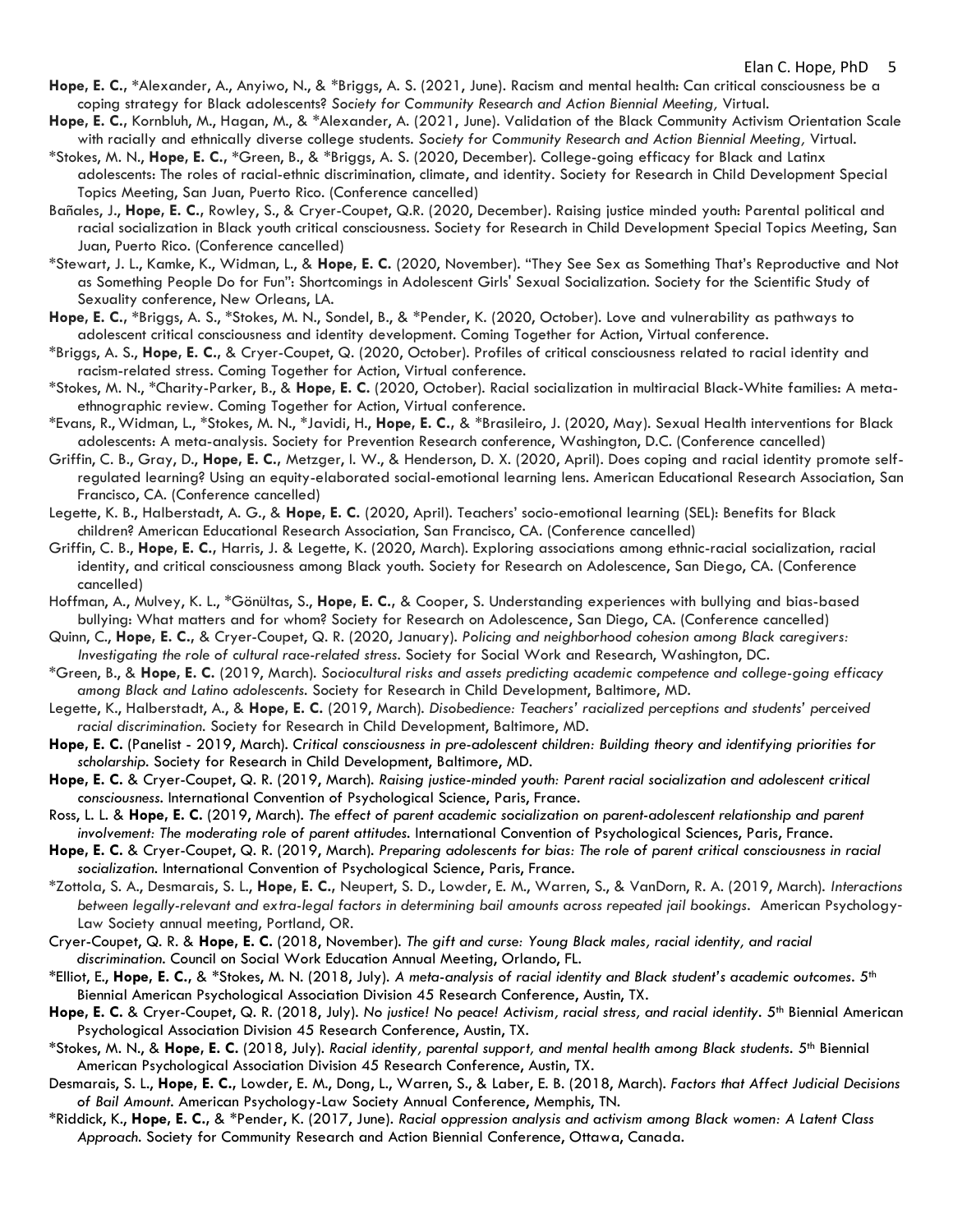- Gray, D.L., **Hope, E. C.,** & Matthews, J.S. (2017, April). *What does it mean to belong? Toward an interpretation of school belonging that honors the sociopolitical history and culture of Black adolescents. American Educational Research Association, San Antonio,* TX.
- Durkee, M.I., **Hope, E. C.,** & Keels, M. (2016, July). *Racial identity matters: Academic implications of the acting white accusation.* 4th Biennial American Psychological Association Division 45 Research Conference, Palo Alto, CA.
- \*Gugwor, R., & **Hope, E. C.** (2016, July). *Identity, Discrimination and Activism: Black and Latino College Student Experiences.* 4th Biennial American Psychological Association Division 45 Research Conference, Palo Alto, CA.
- \*Valez, G., \*Offidani-Bertand, C., **Hope, E. C.,** & Keels, M. (2016, May). *An examination of political activism and mental health among Black and Latino college students.* Midwest Psychological Association, Chicago, IL.
- \*\*Leon, E., **Hope, E. C.,** & \*\*Winchester, L. (2016, April). *Efficacy as a Mediator between Parental Civic Socialization & Early Adolescent Prosocial & Political Behavior.* 2016 Carolinas Psychology Conference, Buies Creek, NC.
- **Hope, E. C.,** & \*Bañales, J. (2016, March). *Black early adolescent's critical analysis of system bias and individual responsibility in communities and schools.* Society for Research on Adolescence, Baltimore, MD.
- O'Connor, C., Robinson, S., Neal, A., **Hope, E. C.,** Hengen, A. & Drotar, S. (2015, June). *Race-making in teacher narratives: Defining Black educational access and opportunity via the stories teachers tell.* 17<sup>th</sup> International Conference on Education, Teaching, & E-Learning, Venice, Italy.
- O'Connor, C., Robinson, S., Neal, A., **Hope, E. C.,** Hengen, A. & Drotar, S. (2015, April). *Race-making in the classroom: Black educational access and opportunity.* American Educational Research Association, Chicago, IL.
- **Hope, E. C.** (2014, September). *Preparing to participate: The role of youth social responsibility and political efficacy for civic engagement and civic commitment among Black early adolescents.* International Society of Child Indictors Mentoring Workshop, Baltimore, MD.
- **Hope, E. C.,** Jagers, R., & Chavous, T. (2014, June). *What type of citizen are you? Patterns of civic engagement and identity among Black and Latino college students.* Society for the Psychological Study of Ethnic Minority Issues, Eugene, OR.
- Thomas, A., & **Hope, E. C.** (2013, August). *You don't know my story: Violent behavior and Black men – the effect of racial discrimination and justice system experiences.* American Psychological Association, Honolulu, HI.
- **Hope, E. C.**, Moore, S., Mustafaa, F., & Smith, C. (2013, June). *University-community partnerships for social change: Creating and teaching an experiential learning course on your campus.* Society for Community Research and Action, Miami, FL.
- Mustafaa, F., Smith, C., **Hope, E. C.**, & Moore, S. (2013, June). *Integrating sociopolitical development into social and emotional learning interventions.* Society for Community Research and Action, Miami, FL.
- **Hope, E. C.** (2012, July). *Understanding sociopolitical development: Profiles of ideological beliefs among Black adolescents and young adults.* 30th International Congress of Psychology, Capetown, South Africa.
- **Hope, E. C.**, & Barnes, C. (2012, July). *Young, Black, and participating: Welfare receipt, political socialization, and efficacy beliefs.*  30th International Congress of Psychology, Capetown, South Africa.
- **Hope, E. C.** (2012, May). *Toward an understanding of racial ideology and activist development: A person-centered approach.* Society for the Psychological Study of Ethnic Minority Issues, Ann Arbor, MI.
- Barnes, C., & **McCollum (Hope), E. C.** (2012, April). *Welfare receipt and the political socialization of adolescents and young adults.*  Midwest Political Science Association, Chicago, IL.
- Barnes, C., & **McCollum (Hope), E. C.** (2011, September). *The implications of welfare receipt on race and the political socialization of adolescents.* American Political Science Association, Seattle, WA.
- **McCollum (Hope), E. C.** (2011, June). Sociopolitical development and societal involvement among Black youth: A profile analysis. 17<sup>th</sup> Annual Black Graduate Conference in Psychology, Miami, FL.
- Yoder, N., & **McCollum (Hope), E. C.** (2011, April). *Bridging theory and practice: A multi-level approach to service-learning.*  American Educational Research Association, New Orleans, LA.
- **McCollum (Hope), E. C.**, Chavous, T., Jagers, R., & Sellers, R. (2010, June). *Beyond dis-identification: Self-esteem and achievement among Black college students.* Society for the Psychological Study of Ethnic Minority Issues, Ann Arbor, MI.
- **McCollum (Hope), E. C.**, & Yoder, N. (2010, May). *Academic culture, teacher regard and academic aspirations among middle school students.* American Educational Research Association, Denver, CO.
- Byrd, C., **McCollum (Hope), E. C.**, & Foust, M. (2009, May). *What is race? What is ethnicity? A question of validity.* Sixteenth Annual "Eyes of the Mosaic" Race Conference, Chicago, IL.

#### **Peer-Reviewed Poster Presentations**

- Ross, L., Smith, N., & **Hope, E. C.** (2021, Planned for April). Parenting stress, academic socialization, & involvement in African American dyads: The mediating role of parent-child relationship. Society for Research in Child Development Biennial Meeting, Virtual Conference.
- \*Christophe, N. K., Romero, M. M., **Hope, E. C.,** & Stein, G. L. (2021, Planned for April). Critical civic engagement in Black college students: Interplay between discrimination, centrality, and preparation for bias. Society for Research in Child Development Biennial Meeting, Virtual Conference.
- \*Winchester, L. B., \*Allen, K., Jones S. C. T., & **Hope, E. C.** (2020, February). *Let's talk: A study of the impact of gendered racial socialization on African American adolescent girls' mental health.* Miami International Child and Adolescent Mental Health Conference, Miami, FL.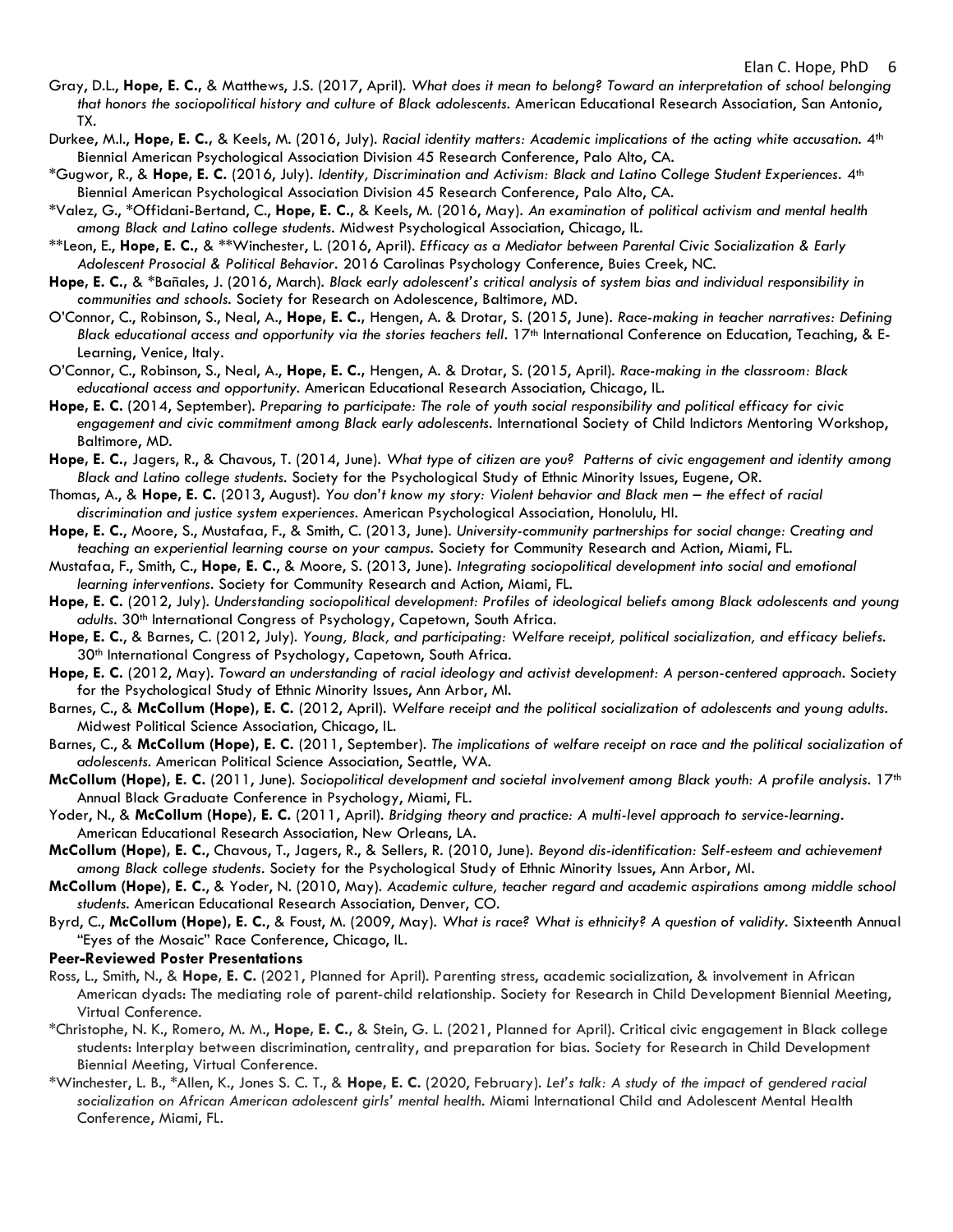- \*Evans, R., Widman, L., \*Stokes, M., \*Javidi, H., & **Hope, E.C.** (2019, November). *Sexual health interventions for Black and Latinx adolescents: A meta-analysis.* Society for the Scientific Study of Sexuality conference, Denver, CO.
- Neupert, S., \*Lefebvre, E., & **Hope, E. C.** (2019, August). *Age Differences in Critical Agency predicting Physical Well-Being during the U.S. Midterm Election.* American Psychological Association, Chicago, IL.
- \*Stokes, M. & **Hope, E. C.** (2018, August). *Racial Identity, Parental Support, and Mental Health among Black College Students.*  American Psychological Association, San Francisco, CA.
- **Hope, E. C.** & \*\*Brinkman, M. (2018, April). *Predicting Race-related Stress: The Protective Role of Racial Identity*. Society for Research on Adolescence, Minneapolis, MN.
- \*\*Winchester, L., **Hope, E. C.,** & \*\*Leon, E. (2016, April). *Early Adolescent Sociopolitical Attitudes Mediate the Effect of Teacher Socialization on Civic Engagement.* 2016 Carolinas Psychology Conference, Buies Creek, NC.
- Moore, S., **Hope, E. C.,** Eisman, A., & Zimmerman, M. (2015, June). *Beliefs about the self and the world: Predictors of civic engagement among young adults.* Society for Community Research and Action, Lowell, MA.
- **McCollum (Hope), E. C.**, & Gray, D. (2011, August). *A product of my environment: The role of the middle school context in the development of ethnic identity.* American Psychological Association, Washington, DC.
- **McCollum (Hope), E. C.**, & Yoder, N. (2011, August). *How do kindergarten students approach learning? The influence of individual and contextual factors.* American Psychological Association, Washington, DC.
- Byrd, C., & **McCollum (Hope), E. C.** (2011, April). *Understanding adolescents' conceptions of race and ethnicity using the Q-sort: Implications for racial/ethnic identity research.* Society for Research in Child Development, Montreal.
- Winborne, K., & McCollum (Hope), E. C. (2010, July). Positive attributes of leadership among Black adolescents. 16<sup>th</sup> Annual Black Graduate Conference in Psychology, Baltimore, MD.
- Yoder, N., & **McCollum (Hope), E. C.** (2010, May). *Impact of teacher beliefs and instruction on kindergarten students' approaches to learning and reading achievement.* American Educational Research Association, Denver, CO.
- **McCollum (Hope), E. C.**, Zamboanga, B., & Olthuis, J. (2008, March). *Dimensions of religious orientation and alcohol use among college students.* Society for Research on Adolescence, Chicago, IL.
- Olthuis, J., Zamboanga, B., & **McCollum (Hope), E. C.** (2008, March). *Social influences on drinking behaviors and the mediating role of alcohol expectancies among athletes.* Society for Research on Adolescence, Chicago, IL.
- Calvert, B., Olthuis, J., **McCollum (Hope), E. C.**, O'Riordan, S., & Zamboanga, B. (2007, August). *The AUDIT binge drinking item and hazardous use among women.* American Psychological Association, San Francisco, CA.
- Zamboanga, B., Olthuis, J., Calvert, B., O'Riordan, S., & **McCollum (Hope), E C.** (2007, August). *Kings, beer-pong, chugging, etc.: Games of the same feather?* American Psychology Association, San Francisco, CA.
- Zamboanga, B., **McCollum (Hope), E. C.**, Hernandez-Jarvis, L., Calvert, B., Schwartz, S. (2007, March). *Cultural identity and psychological outcomes in Hispanic early adolescents.* Society for Research in Child Development, Boston, MA.
- **McCollum (Hope), E. C.**, & Zamboanga, B. (2006, October). *The need to succeed: Female college students' attitudes and perceptions of standardized test.* New England Psychological Association, Manchester, NH.

#### **Chaired Symposia & Symposia Discussant or Panelist**

- **Hope, E. C.** & Volpe, V. V. (2021, June). Black youth coping with racism and preserving wellbeing: Revisiting measurement and broadening definitions. Society for Community Research and Action Biennial Meeting, Virtual.
- *Discussant* in T. Scott (Chair). (2021, June). Advancing Social Change through Civic Engagement in Community-Academic Collaborations. Symposium presented at the Society for Community Research and Action Biennial Meeting, Virtual.
- Panelist in J. Tebes (Chair). (2021, June). Navigating the Promotion and Tenure Process: A Town Hall Meeting with Representatives of the SCRA Research Council and SCRA Research Scholars. Panel presented at the Society for Community Research and Action Biennial Meeting, Virtual.
- *Discussant* in S. Rowey (Chair). (2019, March). *Integrating Racially/Ethnically Diverse Adolescents' Racial/Ethnic Experiences in Critical Consciousness Research.* Paper symposium presented at the Society for Research in Child Development, Baltimore, MD.
- Hope, E. C. (2018, July). *Resisting Oppressive Systems: Social Action among Racially Diverse Youth. 5<sup>th</sup> Biennial American* Psychological Association Division 45 Research Conference, Austin, TX.
- Hope, E. C. (2018, July). The Power and Potential of Racial Identity for Black Youth Development. 5<sup>th</sup> Biennial American Psychological Association Division 45 Research Conference, Austin, TX.
- **Hope, E. C.** (2017, June). *Integrating Identity and Critical Social Analysis to Promote Youth Activism from the Margins.* Society for Community Research and Action Biennial Conference, Ottawa, Canada.
- Hope, E. C. (2016, July). *The role of racial/ethnic identity for next generation civic engagement.* 4<sup>th</sup> Biennial American Psychological Association Division 45 Research Conference, Sanford, CA.

#### **University Conferences & Presentations**

- Evans, R., Widman, L., Stokes, M. N., Javidi, H., **Hope, E. C.,** & Brasileiro, J. (April, 2020). *Sexual Health interventions for Black and Latinx adolescents: Two meta-analyses.* Poster submitted for the North Carolina State University Graduate Student Research Symposium, Raleigh, NC.
- **Hope, E. C.** (2019, October). *The causes and consequences of consciousness: How youth make their way in a racist world.* University of North Carolina at Chapel Hill Developmental Psychology Lunch Series, Chapel Hill, NC.
- **Hope, E. C.** (2019, September). *Power to the (young) people: Critical civic engagement as an anti-racist coping strategy.* Carolina Consortium on Human Development, Chapel Hill, NC.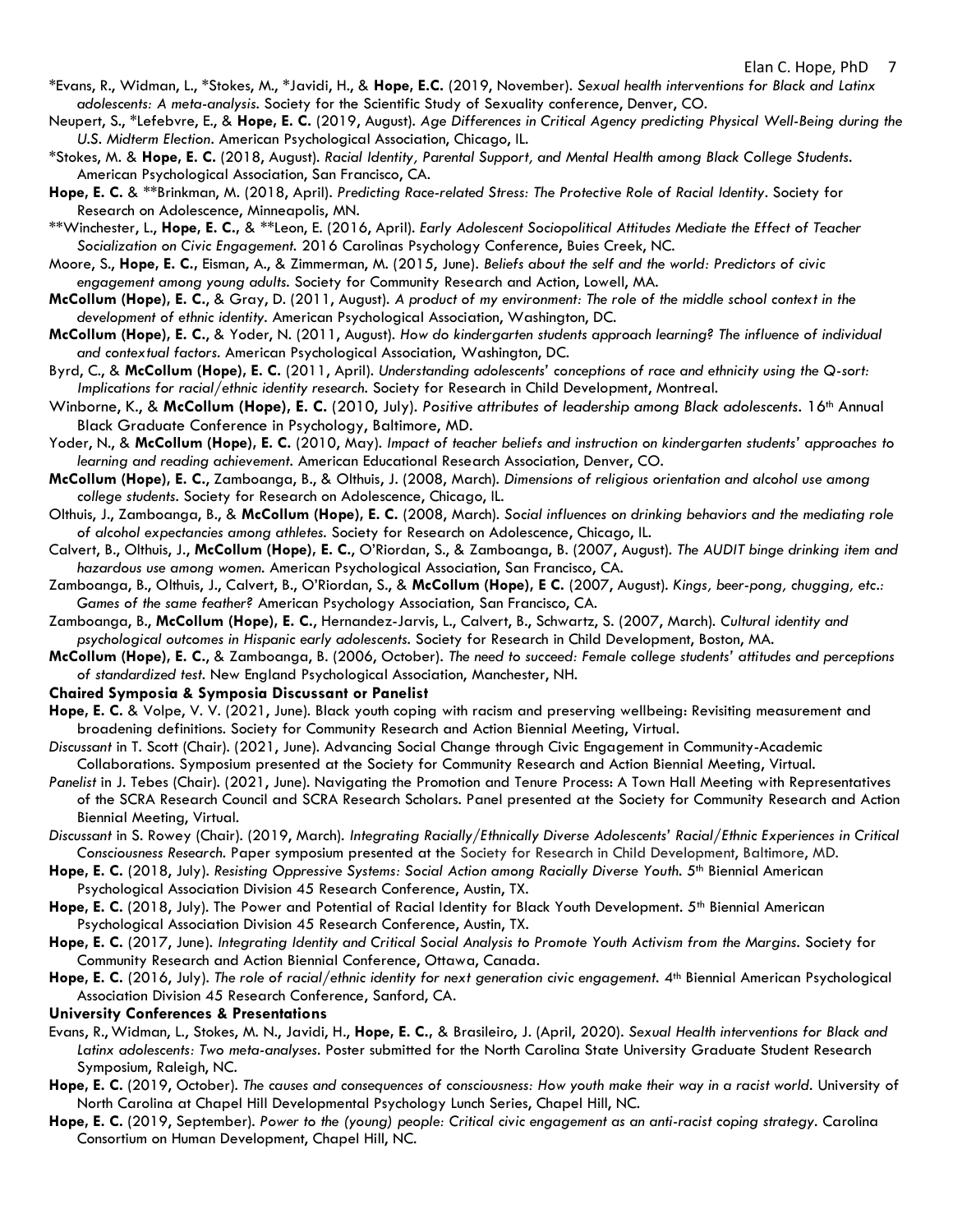- **Hope, E. C.** (2019, September). *Race-related stress and coping: Is activism an answer?* NC State University African American Cultural Center Faculty Fellow Presentation, Raleigh, NC.
- **Hope, E. C.** (2019, January). *The Black Families Project*: *An overview of findings and opportunities for collaboration.* NC State University Social and Behavioral Health Group, Raleigh, NC.
- Cryer-Coupet, Q. R., & **Hope, E. C.** (2018, October). *An overview of findings from the Black Families Project:*
- *A dyadic survey of Black adolescents and their caregivers.* NC State University Department of Social Work Research Forum, Raleigh, NC.
- **Hope, E. C.** (2015, December). *What is critical? Understanding civic action among racially marginalized youth.* NC State University Social and Behavioral Health Group, Raleigh, NC.
- **Hope, E. C.** (2015, December). *What is critical? Understanding civic action among racially marginalized youth.* University of North Carolina at Chapel Hill Developmental Psychology Lunch Series, Chapel Hill, NC.
- **Hope, E. C.** (2014, May). *What type of citizen are you? Patterns of civic engagement among Black and Latino college students.* Center for the Study of Race, Politics, and Culture, Chicago, IL.
- Skoog, A., & **Hope, E. C**. (2013, March). *"…It'll never be the White kids, it'll always be us": Black high school students' critical analysis of racial discrimination and inequality in schools.* GSCO/BET Graduate Student Research Conference, Ann Arbor, MI.
- **Hope, E. C**. (2012, April). *The relationship between social analysis and community/civic engagement among Black youth.* Combined Program in Education and Psychology Colloquium, Ann Arbor, MI.
- **McCollum (Hope), E. C**. (2012, March). *A look at sociopolitical development theory: Connecting political beliefs and political action.*  Students of Color of Rackham Conference 2012, Ann Arbor, MI.
- **McCollum, E. C.** (2012, February). *Worldview and societal involvement among Black youth: A profile analysis.* Rackham Centennial Research Symposium, Ann Arbor, MI.
- Winborne, K., Skoog, A., Osai, E., **McCollum (Hope), E. C**., & Jagers, R. (2011, November). *Reflections on the Youth Research Collaborative (YRC): A youth participatory action research initiative.* 2011 Michigan Pre-College and Youth Outreach Conference, Ann Arbor, MI.
- **McCollum (Hope), E. C.**, & Chavous, T. (2010, April). *Beyond dis-identification: Self-esteem and achievement among Black college students.* Michigan Alliance for Graduate Education and the Professoriate Scholars Seminar (MASS) 2010 Research Symposium, Ann Arbor, MI.
- Zamboanga, B., Olthuis, J., **McCollum (Hope), E. C.**, Lee, J., & Shaw, R. (2007, September). *Where's the house party? A preliminary*  investigation of hazardous drinking behaviors and related risk factors across campus housing. Smith College Sigma Xi, Northampton, MA.

#### **Invited Talks & Workshops**

- **Hope, E. C.** (2019, March). *The Critical Role of Peers in Critical Consciousness Development.* Peer Relationships Pre-Conference Society for Research in Child Development, Baltimore, MD.
- **Hope, E. C.** (2019, January). *Dedoose: Qualitative and Mixed Method Data Analysis.* Workshop conducted for faculty, staff, and students for the Center for Family and Community Engagement, Raleigh, NC.
- **Hope. E. C.** (2018, April). *Risks & Rewards: Two (or more) Sides to Youth Activism.* Youth Civic Engagement Brew Talk Society for Research on Adolescence Biennial Meeting, Minneapolis, MN.
- **Hope, E. C.** (2018, March). *A Journey in Psychology,* Charles E. Jordan High School, Durham, NC.
- **Hope, E. C.** (2018, February). *Activism & identity: Coping with the stress of racial oppression*. Hate-Free Schools Coalition, Hillsborough, NC.
- **Hope, E. C.** (2018, January). Youth Participatory Action Research: A Tool for Developing Youth Leaders. Student U, Durham, NC.
- **Hope, E. C.,** Keels, M., & Durkee, M. (2017, June). *Modern Activism among Black and Latinx College Students: The Benefits and Costs of Participation in Black Lives Matter and Deferred Action for Childhood Arrivals.* American Association for Access Equity & Diversity, Scottsdale, AZ.
- **Hope, E. C.** (2017, April). *Activism as Coping: An Adaptive Response to Race-Related Stress*, Dialogue on Progressive Enlightenment, North Carolina A&T State University, Greensboro, NC.
- **Hope, E. C.** (2013, April) *Making the Transition to Graduate School and an Academic Career Path,* Mellon Mays Undergraduate Fellowship Program, Smith College, Northampton, MA.
- **McCollum (Hope), E. C.,** Barnes, C., Brown, S., & Cruz, V. (2011, May). *Emerging Scholars: Enhancing the Intellectual Landscape through Faith and Diversity,* Provost Lecture Series, Spring Arbor University, Spring Arbor, MI.
- **McCollum (Hope), E. C.** (2009, May) *Discovery Weekend Keynote Address,* Office of Admissions Discovery Weekend, Smith College, Northampton, MA.

#### **TEACHING**

*Graduate Courses* Qualitative Methods in Psychology, NC State Psychology of Race & Education, NC State University Principles and Practice of Ecological/Community Psychology, NC State University *Undergraduate Courses*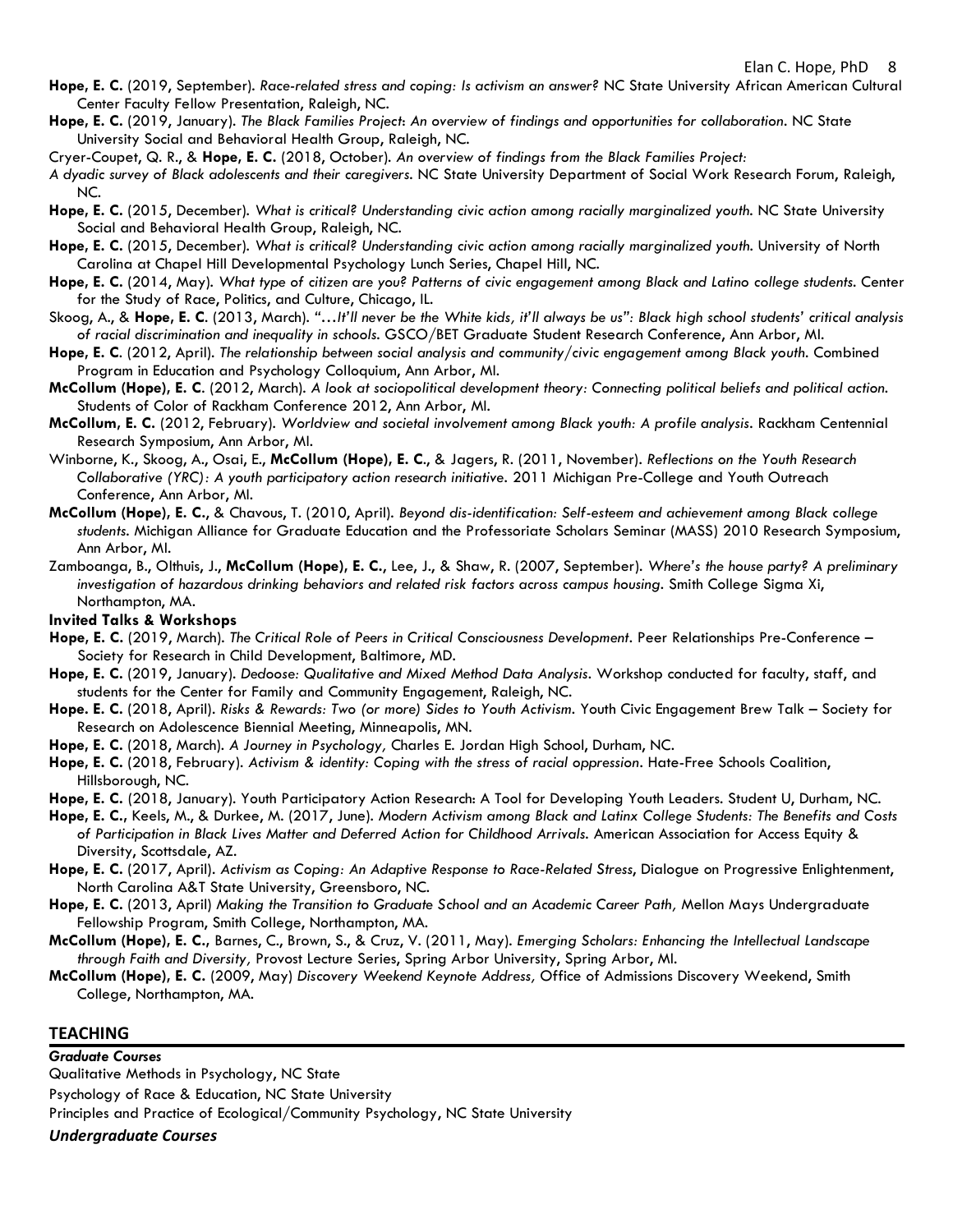Community Psychology Practices & Principles, NC State University Developmental Psychology, NC State University Psychological Perspectives on Race & Education, University of Chicago Educational Psychology & Human Development, University of Michigan Partners in Authentic Learning in Schools, University of Michigan

#### *Guest Lectures*

| Spring 2019 | Activism & Health (In, Healthy Psychology (Graduate Level), NC State University)                                  |
|-------------|-------------------------------------------------------------------------------------------------------------------|
| Spring 2017 | Race & Academic Achievement (In, Social Psychology, NC State University)                                          |
| Spring 2016 | Race & Academic Achievement (In, Applied Psychology, NC State University)                                         |
| Spring 2015 | Developing a Critical Consciousness (In, Development of Adolescents, University of Chicago)                       |
| Fall 2014   | Racial Identity in Context (In, Color, Ethnicity, Cultural Context, & Human Vulnerability, University of Chicago) |
| Spring 2013 | Race & Academic Achievement (In, Project Outreach: Youth & Education, University of Michigan)                     |
| Fall 2012   | Race & Academic Achievement (In, Project Outreach: Youth & Education, University of Michigan)                     |

### **STUDENT & POST-DOCTORAL SUPERVISION**

#### *Dissertation Committees – Chair/Co-Chair*

| Dissertation Committees – Chair/Co-Chair                                    |                  |
|-----------------------------------------------------------------------------|------------------|
| Alexis Briggs, Department of Psychology, NC State University                | $2021 - present$ |
| Jerica Knox, Department of Psychology, NC State University                  | $2020 - present$ |
| Abby Nance, Department of Psychology, NC State University                   | $2018 - 2021$    |
| McKenzie Stokes, Department of Psychology, NC State University              | $2018 - 2021$    |
| Kristen Pender, Department of Psychology, NC State University               | $2017 - 2020$    |
| <b>Dissertation Committees - Member</b>                                     |                  |
| Courtney Hagan, Department of Psychology, NC State University               | $2020 - present$ |
| Helia Taheri Pouresfahani, College of Design, NC State University           | $2020 - present$ |
| Matthew Bahnson, Department of Psychology, NC State University              | $2019 - present$ |
| Mariah Winslow, Department of Psychology, NC State University               | $2019 - present$ |
| Ann Scheunemann, Department of Psychology, NC State University              | $2017 - present$ |
| Sonya (Sunny) Harris, College of Education, NC State University             | $2016 - present$ |
| Reina Evans, Department of Psychology, NC State University                  | $2019 - 2021$    |
| Seçil Gonultas, Department of Psychology, NC State University               | $2019 - 2021$    |
| Tameka McElveen, College of Education, NC State University                  | $2018 - 2021$    |
| Samantha Zottola, Department of Psychology, NC State University             | $2019 - 2020$    |
| Heather Perkins, Department of Psychology, NC State University              | $2018 - 2020$    |
| J Stewart, Department of Psychology, NC State University                    | $2018 - 2020$    |
| Fanice Thomas, Department of Psychology, NC State University                | $2018 - 2020$    |
| Whitney McCoy, College of Education, NC State University                    | $2017 - 2020$    |
| Teshanee Williams, Department of Public Administration, NC State University | $2017 - 2019$    |
| Chelsea Doub, College of Education, NC State University                     | $2017 - 2018$    |
| Angela White, College of Education, NC State University                     | 2017             |
| Amy Leonard Clay, Department of Psychology, NC State University             | $2016 - 2018$    |
| <b>Second Year Project &amp; Master's Thesis Committees</b>                 |                  |
| Eva McKinsey, Department of Psychology, NC State University                 | $2020 - 2021$    |
| Alexis Briggs (Chair), Department of Psychology, NC State University        | $2019 - 2021$    |
| Sarah Duhart Clarke, Department of Psychology, NC State University          | $2019 - 2020$    |
| Matthew Bahnson, Department of Psychology, NC State University              | $2018 - 2019$    |
| Erin Elliot, College of Education, NC State University                      | $2018 - 2019$    |
| Stephen Gibson, College of Education, NC State University                   | $2018 - 2019$    |
| Briana Green, College of Education, NC State University                     | $2018 - 2019$    |
| McKenzie Stokes (Chair), Department of Psychology, NC State University      | $2017 - 2019$    |
| Fanice Thomas, Department of Psychology, NC State University                | $2017 - 2018$    |
| Grace Shaughnessy, Department of Psychology, NC State University            | $2017 - 2018$    |
| J Stewart, Department of Psychology, NC State University                    | $2017 - 2018$    |
| Geena Washington, Department of Psychology, NC State University             | $2017 - 2018$    |
| Kristen Pender (Chair), Department of Psychology, NC State University       | $2016 - 2018$    |
| Kristen Riddick (Chair), Department of Psychology, NC State University      | $2016 - 2018$    |
| <b>Carolina Consortium for Human Development</b> (Research Mentor)          |                  |
| Keita Christophe, Pre-Doctoral Fellow                                       | $2019 - 2021$    |
| Michelle Y. Martin Romero, Post-Doctoral Fellow                             | $2019 - 2020$    |
|                                                                             |                  |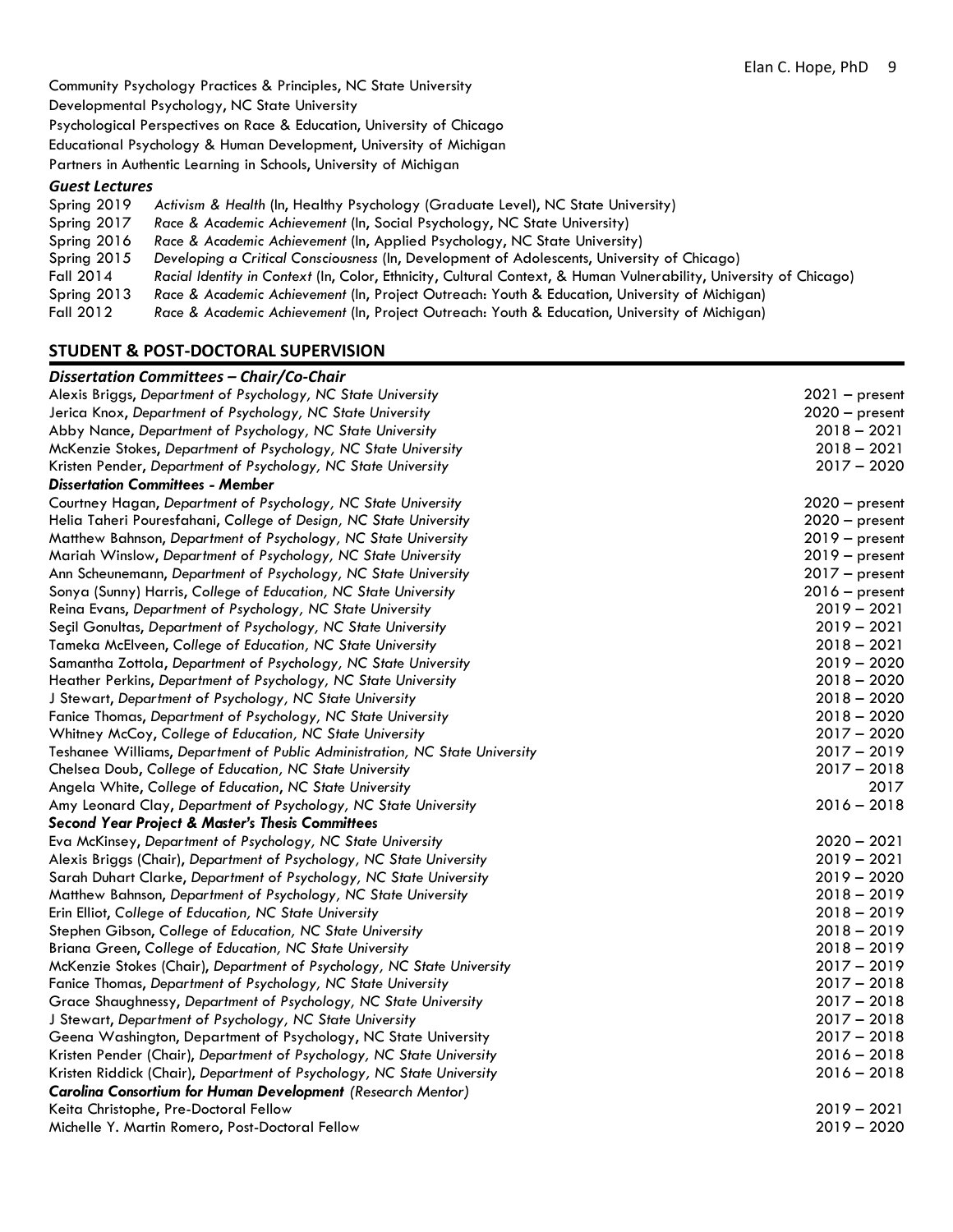#### *Initiative for Maximizing Student Diversity (Research Mentor)* Kristen Pender, Graduate Fellow 2016 – 2018 Kristen Riddick, Graduate Fellow 2016 – 2018 Jakini Kauba, Undergraduate Fellow 2016 – 2017 Tierra Knight, Undergraduate Fellow 2016 – 2017 *Graduate Teaching Assistant Preceptor*  Mary Guerrant, Health Psychology, *NC State University* Fall 2016 Hilary Rampey, Community Psychology, *NC State University* Spring 2016

#### *Undergraduate Research Assistants*

| Marissa Brinkman                                           |
|------------------------------------------------------------|
| Michaela Brown                                             |
| Kelcie Bullock                                             |
| Sh'naiya Montre Chapman                                    |
| Joelle Fuches                                              |
| <b>Individual Study in Psychology</b> (PSY 499 Supervisor) |
| Juanita Asonye                                             |
| Marissa Brinkman                                           |
| Allyse Buck                                                |
| Lindsey Bull                                               |
| Morgan Cregan                                              |
| Celena Greer                                               |
| Jotionette Jones                                           |
| Emily Johnson                                              |

#### **PROFESSIONAL SERVICE**

#### *Service to the Profession & Field* 2021 *Award Committee,* Society for Research in Child Development Black Caucus *Expert & Community Review Team,* North Carolina's Citation Project 2020 *Regional Coordinator,* Southeast Region - Society for Community Research and Action (APA Div 27) *Publication Committee Member,* Society for Research on Adolescence *Award Committee,* Society for Research in Child Development Black Caucus *Peer Review Working Group,* Society for Research in Child Development *Judge & Mentor,* American Educational Research Association Division C Student Research Award 2019 *Regional Coordinator,* Southeast Region - Society for Community Research and Action (APA Div 27) *Publication Committee Member,* Society for Research on Adolescence 2018 *Conference Planning Committee,* Southeast ECO Conference (APA Div 27) *Regional Coordinator*, Southeast Region - Society for Community Research and Action (APA Div 27) *Senior Mentor,* Society for Research on Adolescence Undergraduate Scholars Program *Publication Committee Member,* Society for Research on Adolescence 2017 *Website Task Force,* Society for Research on Adolescence *Regional Coordinator,* Southeast Region - Society for Community Research and Action (APA Div 27) *Participant,* Robert Wood Johnson Foundation New Connections Mentoring Program *Session Leader,* Society for the Psychological Study of Culture, Ethnicity, & Race (APA Div 45) Mentorship Program 2016 *Publication Committee Member,* Society for Research on Adolescence Publications Committee *Regional Coordinator,* Southeast Region - Society for Community Research and Action (APA Div 27) 2015 *Panelist,* Black Graduate Conference in Psychology 2014 *Chair,* Mellon Mays Foundation Professional Network Midwest Region 2013 *Vice Chair of Communications,* Mellon Mays Foundation Professional Network Midwest Region 2012 *Student Member,* APA Division 45 Conference Planning Committee 2010 *Student Member,* APA Division 45 Conference Planning Committee *Service to the University & Department* 2021 *Chair,* Psychology Department Graduate Student Award Committee 2020 *Chair,* Psychology Department Equity & Justice Committee *Member,* Psychology Department Graduate Student Award Committee *Member,* Junior Faculty Award Review Committee (College of Humanities & Social Sciences) 2019 *Member,* Psychology Department Teaching Assistant Professor Search Committee *Member,* Psychology Department Graduate Student Award Committee *Mentor,* Humanities & Social Sciences Identity Scholars Program

Ebony Leon Lesley Blair Winchester Kayla Wilmot (McNair Scholar) Deia Young

Rayanne Many Johnia Murray Kayla Palazzo Alison Sapp Karen Son Sarena Taylor Leah Tugwell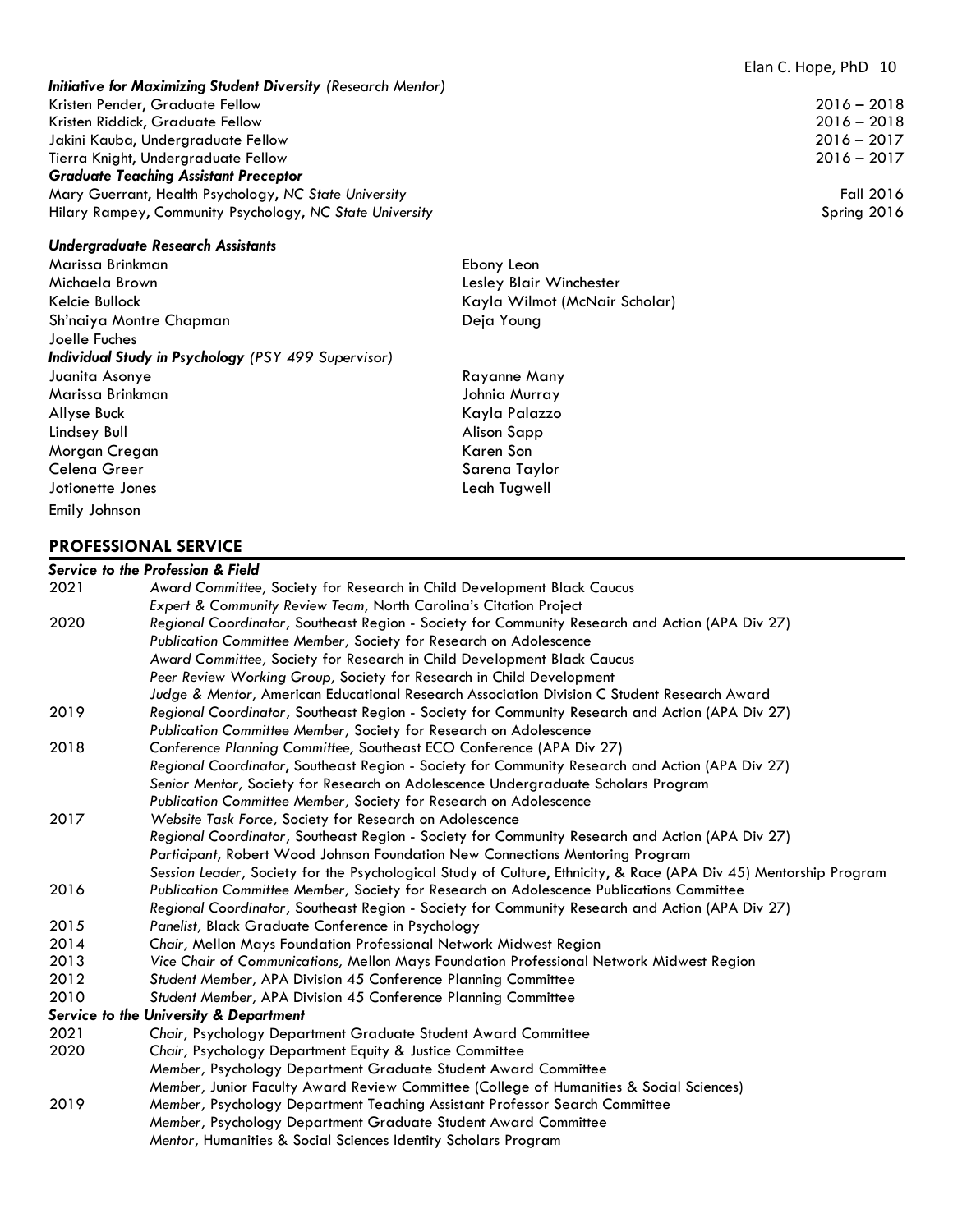|      | Faculty Advisor, NC Peers in Social and Community Psychology                                    |
|------|-------------------------------------------------------------------------------------------------|
| 2018 | Member, Applied Social and Community Psychology Asst. Professor Search Committee                |
|      | Member, Psychology Department Climate Committee                                                 |
|      | Member, Psychology Department Graduate Student Award Committee                                  |
|      | Speaker, Psychology Department New Graduate Student Orientation                                 |
|      | Mentor, Humanities & Social Sciences Identity Scholars Program                                  |
|      | Faculty Advisor, NC Peers in Social and Community Psychology                                    |
|      | Panelist, Beyond the Ivory Tower: Faculty & Undergrad Table Talk on Research                    |
| 2017 | Member, Psychology Department Graduate Student Award Committee                                  |
|      | Member, NCSU & WSSU Humanities & Social Sciences Planning Institute                             |
|      | Member, Psychology Department Climate Committee                                                 |
|      | Member, African American Cultural Center Program Coordinator Search Committee                   |
|      | Speaker, Psychology Department New Graduate Student Orientation                                 |
|      | Panelist, Diversity Week Revisited - Union Activities Board 'Dear White People' Film Discussion |
| 2016 | Member, Advisory Board of the Faculty Communities                                               |
|      | Panelist, Psychology Department NSF Graduate Research Fellowship Info Session                   |
|      | Speaker, Psychology Department New Graduate Student Orientation                                 |
| 2015 | Panelist, Diversity Week - Research & Underrepresented Populations Forum                        |
|      | Undergraduate Mentor, Leadership Alliance Summer Research Program                               |
| 2014 | Undergraduate Mentor, Leadership Alliance Summer Research Program                               |
| 2011 | President, Students of Color of Rackham (Graduate Student Organization)                         |
|      | Member, Students of Color of Rackham Conference Planning Committee                              |
|      | Recruitment Chair, Black Student Psychological Association                                      |
|      | Member, Combined Program in Education & Psychology Admissions Committee                         |
| 2010 | Funding Chair, Black Student Psychological Association                                          |
|      | Member, Combined Program in Education & Psychology Recruitment Committee                        |
| 2009 | Member, Combined Program in Education & Psychology Executive Committee                          |
|      | Member, Combined Program in Education & Psychology Recruitment Committee                        |

#### **GRANT, JOURNAL, & CONFERENCE REVIEW SERVICE**

#### *Associate Editor*

Journal of Adolescent Research (2018 – present) *Editorial Boards* American Educational Research Journal (2020 – present) Cultural Diversity & Ethnic Minority Psychology (2020 – present) Emerging Adulthood (2016 – present) *Ad hoc Journal Reviewer* American Journal of Community Psychology Journal of Applied Social Psychology Child Development Journal of Black Psychology Child Indicators Research Journal of Early Adolescence Cultural Diversity & Ethnic Minority Psychology Journal of Research on Adolescence Developmental Psychology New Directions for Child & Adolescent Development Equity & Excellence in Education **Political Behavior** Political Behavior Gender Issues Social Development Journal of Applied Developmental Psychology Youth & Society

*Grant Reviewer*

William T. Grant Foundation

#### *Conference Submission Reviewer*

2020 Society for Research in Child Development Conference (for 2021)

- 2019 Society for Research in Child Development Special Topics Conference (for 2020)
- 2019 Society for Research on Adolescence Biennial Conference (for 2020)
- 2019 Black Graduate Conference in Psychology
- 2019 American Psychological Association Convention (Division 45)
- 2019 Society for Research in Child Development Biennial Conference
- 2018 Society for Research in Child Development Character Development Conference
- 2018 Black Graduate Conference in Psychology
- 2018 Biennial Meeting for the Society for the Psychological Study of Ethnic Minority Issues (APA Division 45)
- 2018 Biennial Meeting for the Society for Research on Adolescence
- 2017 Biennial Meeting for the Society for Community Research & Action (APA Division 27)